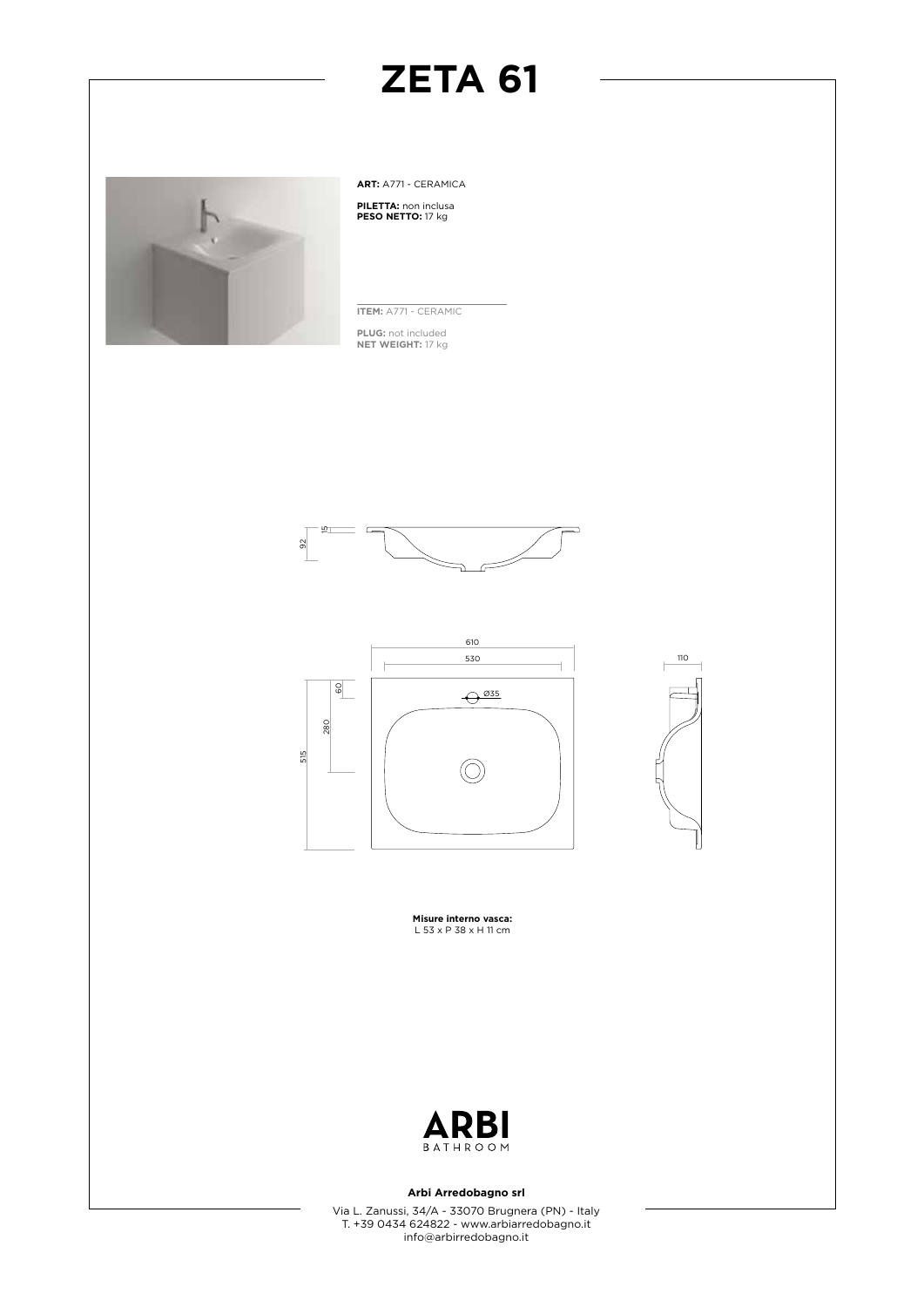

**ART:** A772 - CERAMICA **PILETTA:** non inclusa **PESO NETTO:** 19 kg

**ITEM:** A772 - CERAMIC

**PLUG:** not included **NET WEIGHT:** 19 kg







**Misure interno vasca:** L 63 x P 38 x H 11 cm



#### **Arbi Arredobagno srl**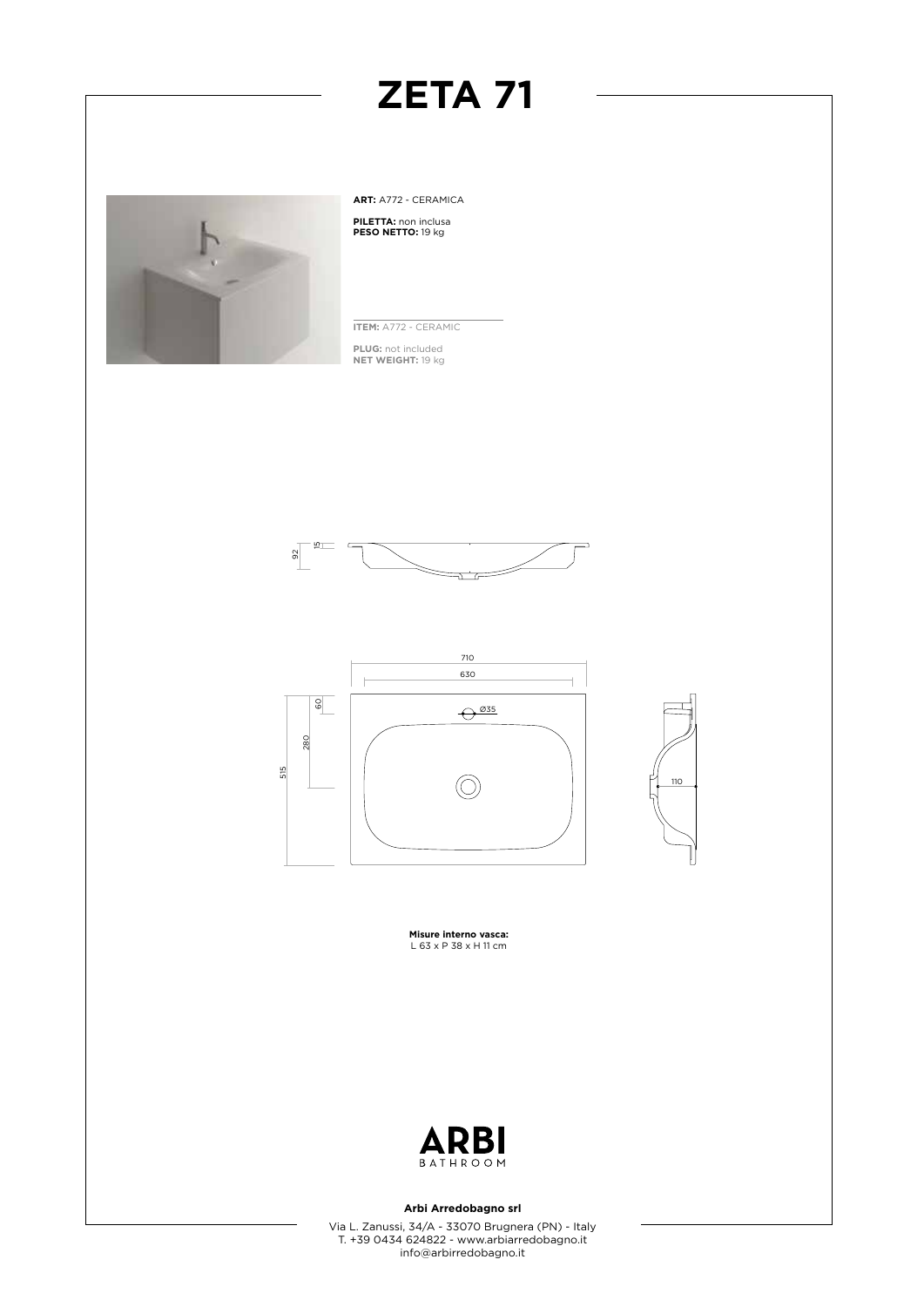

**ART:** A773 - CERAMICA **PILETTA:** non inclusa **PESO NETTO:** 22 kg

**ITEM:** A773 - CERAMIC

**PLUG:** not included **NET WEIGHT:** 22 kg





**Misure interno vasca:** L 72 x P 38 x H 11 cm



#### **Arbi Arredobagno srl**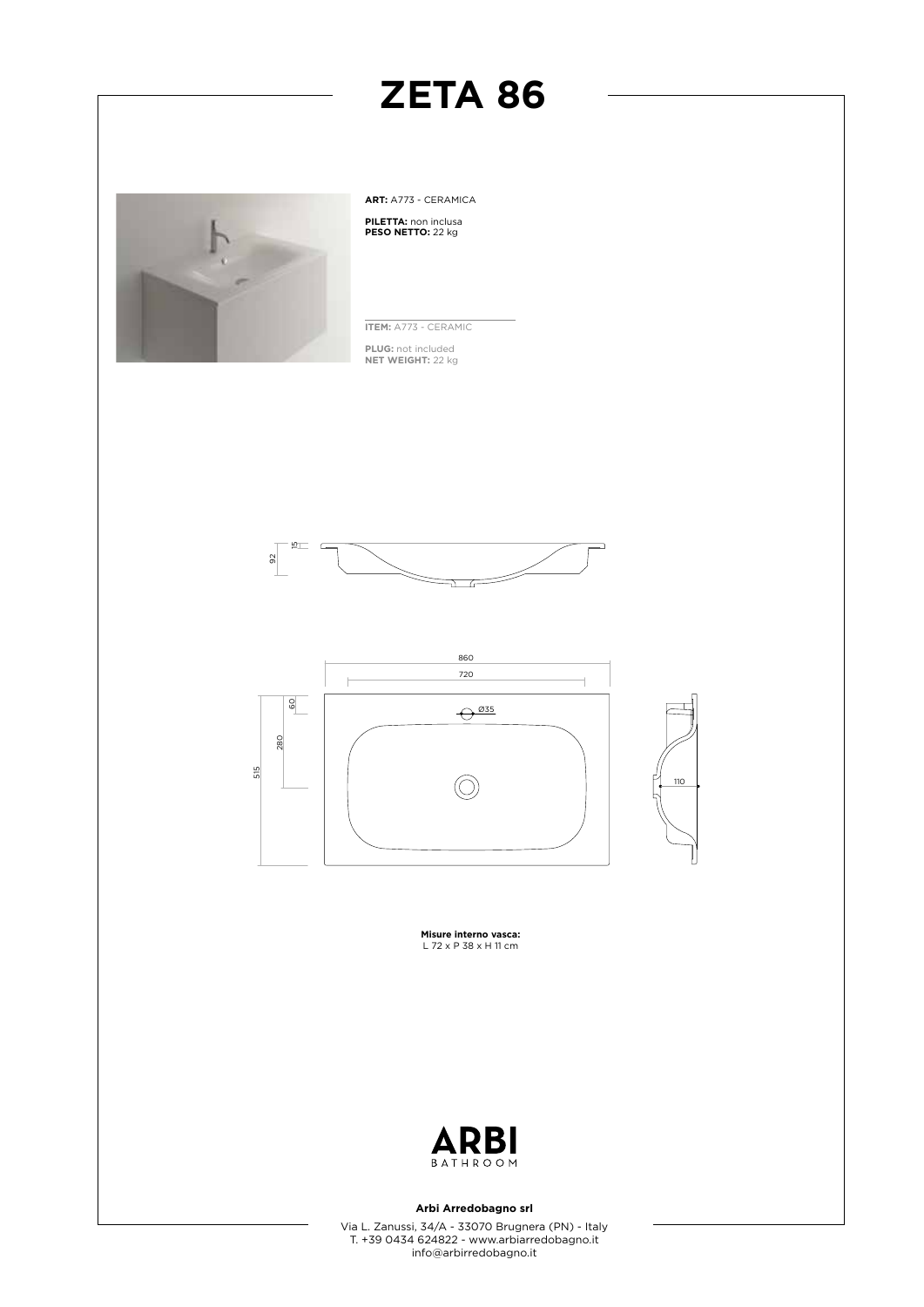

**ART:** A774 - CERAMICA **PILETTA:** non inclusa **PESO NETTO:** 25 kg

**ITEM:** A774 - CERAMIC

**PLUG:** not included **NET WEIGHT:** 25 kg







**Misure interno vasca:** L 76 x P 38 x H 11 cm



#### **Arbi Arredobagno srl**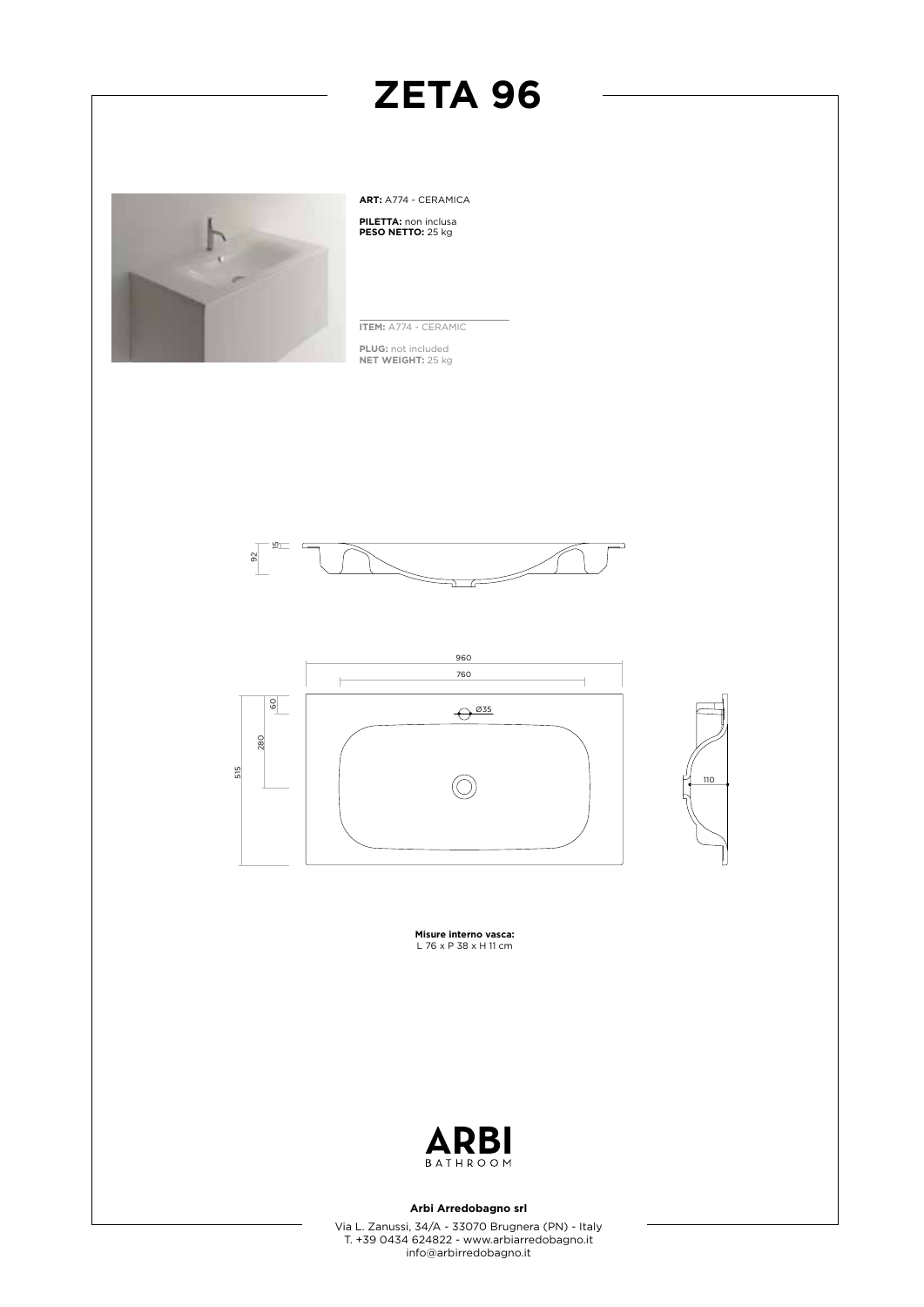

**ART:** A775 - CERAMICA **PILETTA:** non inclusa **PESO NETTO:** 27 kg

**ITEM:** A775 - CERAMIC

**PLUG:** not included **NET WEIGHT:** 27 kg





**Misure interno vasca:** L 86 x P 38 x H 11 cm



#### **Arbi Arredobagno srl**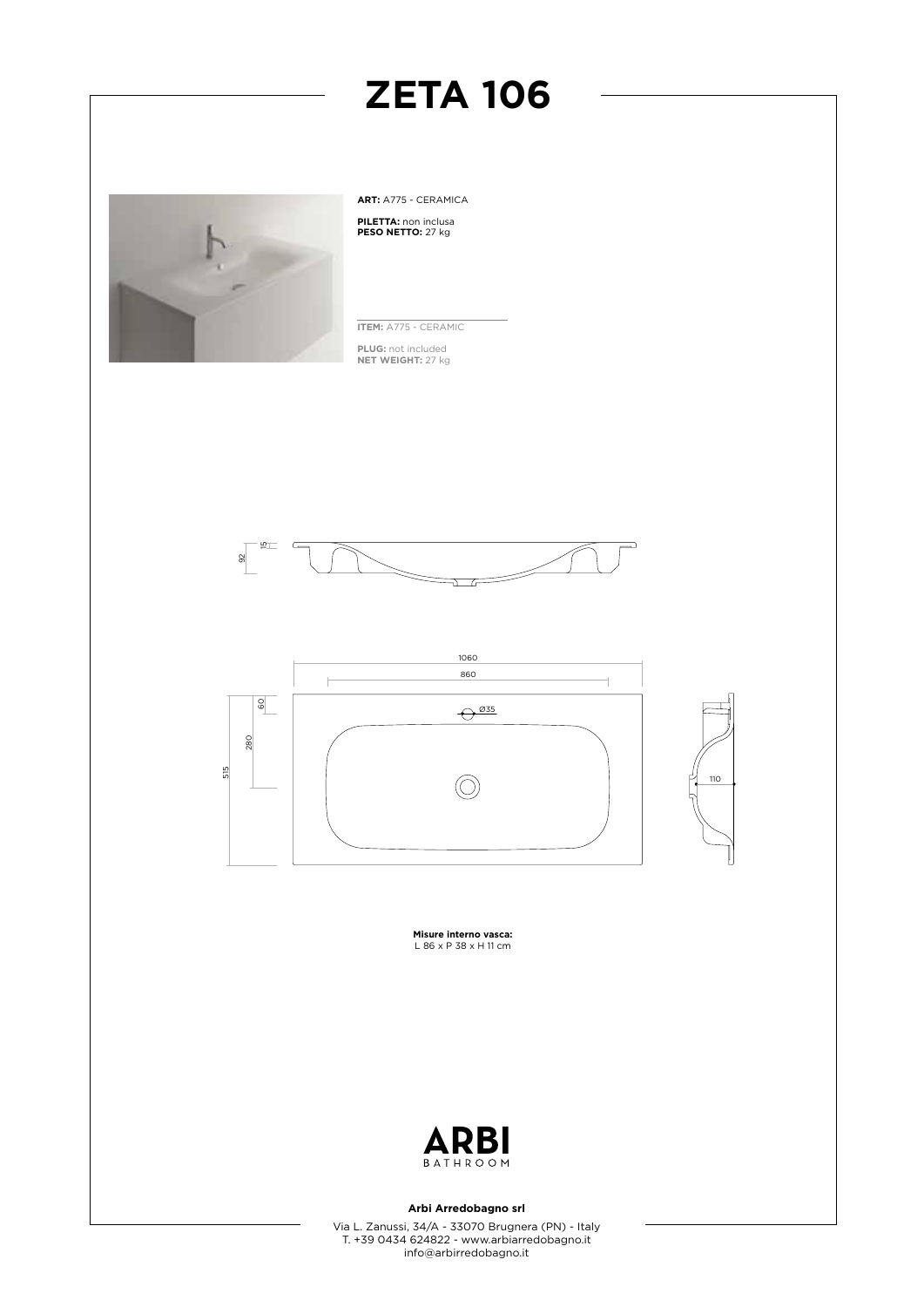